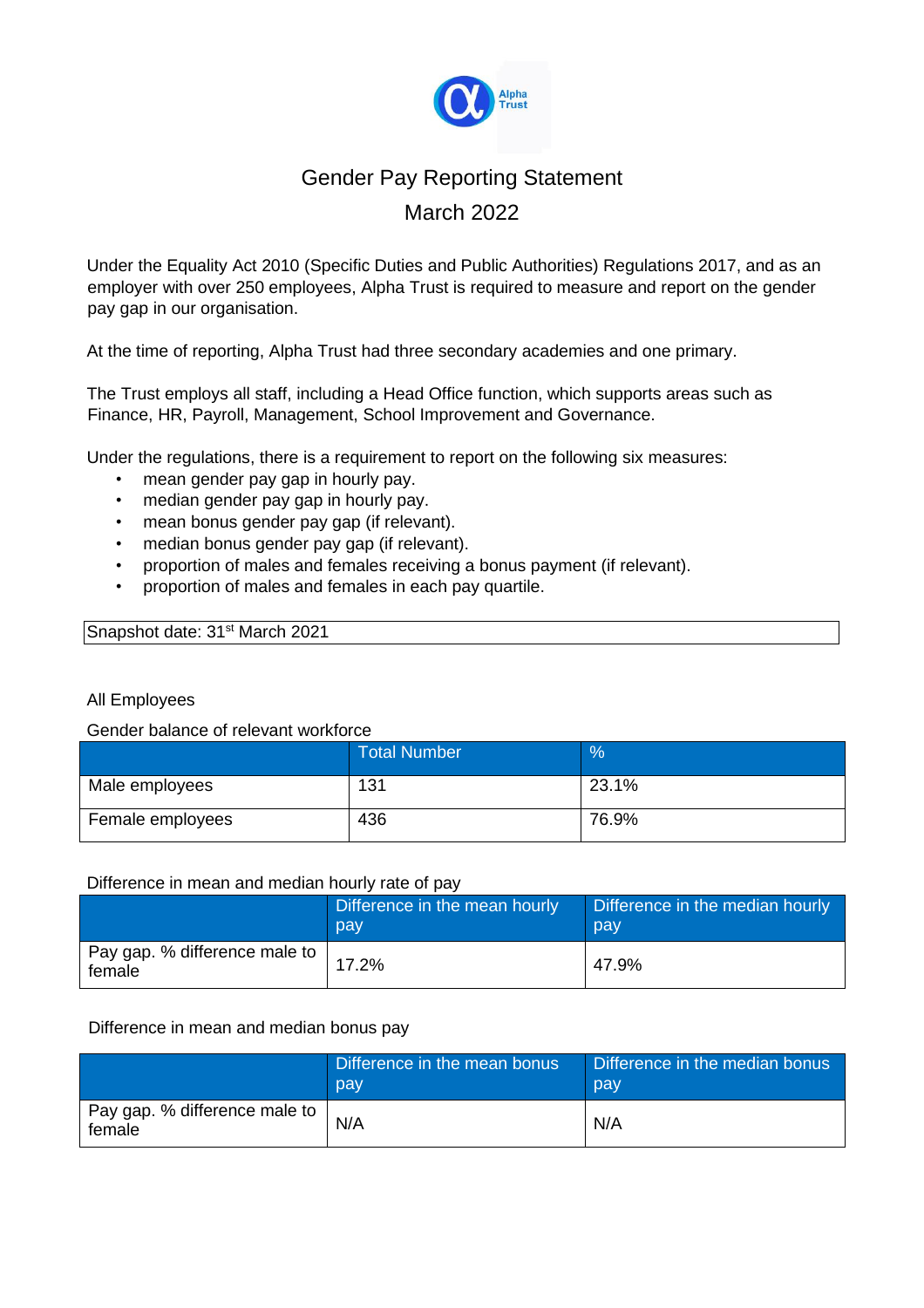

# Proportion of male and female employees who were paid bonus pay

|                                                                              | Proportion receiving a bonus |
|------------------------------------------------------------------------------|------------------------------|
| Male employees (% paid a bonus compared to all   Zero<br>male employees)     |                              |
| Female employees (% paid a bonus compared to   Zero<br>all female employees) |                              |

Proportion of male and female employees according to quartile pay bands

|                                                         | Quartile 1.<br>Lower | Quartile 2.<br>Lower middle | Quartile 3.<br>Upper middle | Quartile 4.<br>Upper |
|---------------------------------------------------------|----------------------|-----------------------------|-----------------------------|----------------------|
| Male (% males to all employees in<br>each quartile)     | 15.3%                | 28.4%                       | 56.4%                       | 28%                  |
| Female (% females to all<br>employees in each quartile) | 84.7%                | 71.6%                       | 43.6%                       | 72%                  |

# Supporting statement

I confirm that the information provided in this report has been obtained from our payroll data as at the 31<sup>st</sup> March 2021.

Gillian Masshall

Signature:

Status/position: Chief Executive Officer

Date: 1<sup>st</sup> December 2021

## Supporting narrative

The Trust operates as an equal opportunities employer and does not discriminate in any way (as defined by the Equalities Act 2010 and other relevant legislation) regarding recruitment, performance management and employee career development opportunities. We have written policies in place to ensure pay and promotion opportunities are fairly distributed based on robust and evidenced skills and experience to undertake the required role irrelevant of their gender.

At Alpha Trust, we use pay scales for all teaching staff that align to the nationally agreed Schoolteachers' Pay and Conditions document, which is reviewed on an annual basis. For nonteaching support staff, we use the national pay scales set by the NJC (National Joint Council for Local Government Services) and trust variations for scales. Our Staff move through the pay scales for their grade based on a thorough and robust performance management process, meaning earnings are based on performance outcomes, irrespective of their gender.